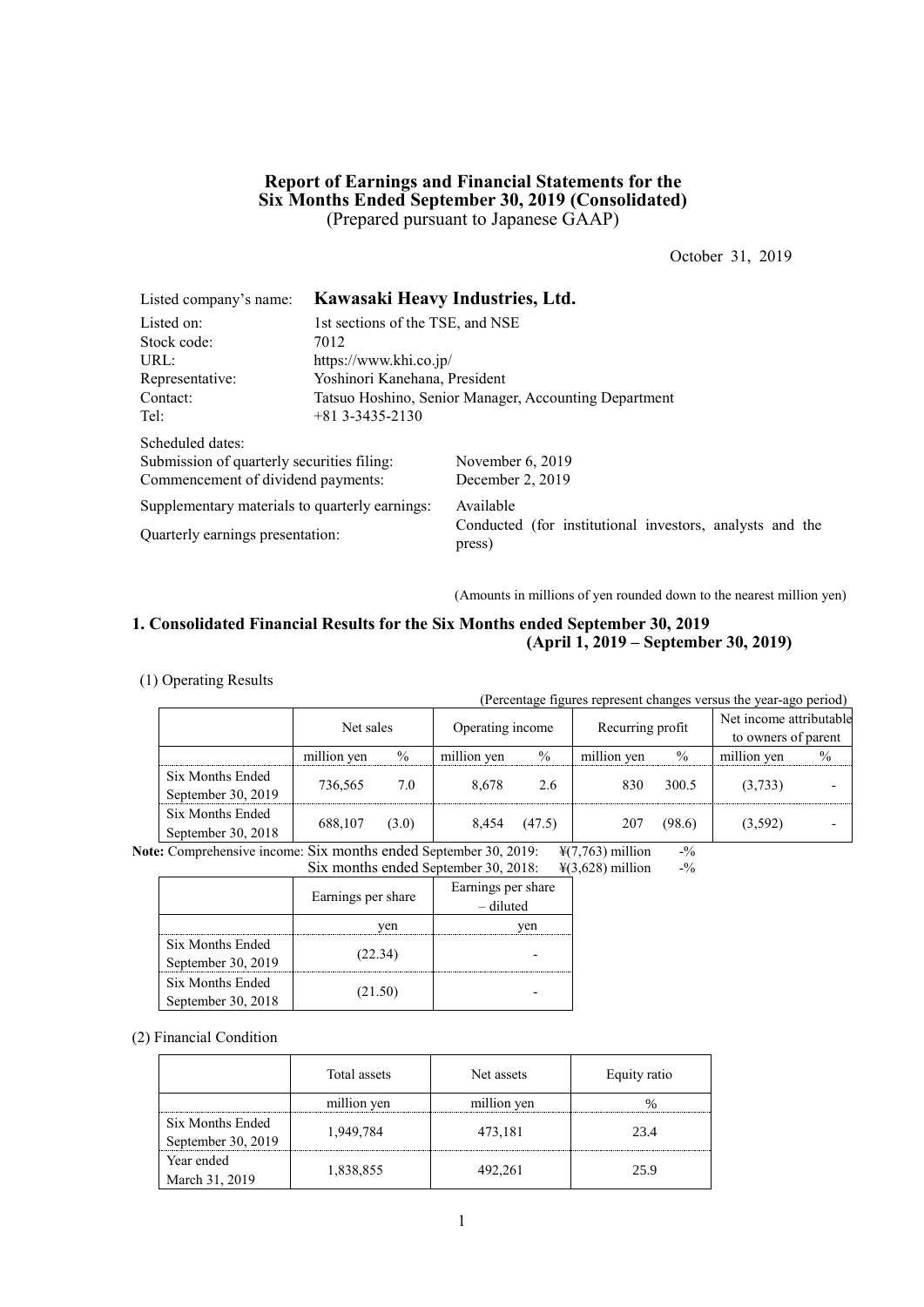### **Note:** Shareholders' equity: Six months ended September 30, 2019: ¥457,535 million Year ended March 31, 2019: ¥ 476,387 million

## **2. Dividends**

|                                          | Dividend per share       |                                                |         |       |           |  |  |  |  |
|------------------------------------------|--------------------------|------------------------------------------------|---------|-------|-----------|--|--|--|--|
|                                          | End of first             | End of third<br>End of fiscal<br>End of second |         |       |           |  |  |  |  |
| Record date or term                      | quarter                  | quarter                                        | quarter | vear  | Full year |  |  |  |  |
|                                          | yen                      | yen                                            | yen     | yen   | ven       |  |  |  |  |
| Year ended<br>March 31, 2019             | $\overline{\phantom{a}}$ | 35.00                                          |         | 35.00 | 70.00     |  |  |  |  |
| Year ending<br>March 31, 2020            |                          | 35.00                                          |         |       |           |  |  |  |  |
| Year ending March<br>31, 2020 (forecast) |                          |                                                |         | 35.00 | 70.00     |  |  |  |  |

**Note:** Revisions to the most recently announced dividend forecast: None

## **3. Forecast of Consolidated Earnings for the Year Ending March 31, 2020 (April 1, 2019 – March 31, 2020)**

| (Percentage figures represent changes versus the year-ago period) |             |               |             |                                      |             |                                                   |             |       |                       |
|-------------------------------------------------------------------|-------------|---------------|-------------|--------------------------------------|-------------|---------------------------------------------------|-------------|-------|-----------------------|
|                                                                   | Net sales   |               |             | Recurring profit<br>Operating income |             | Net income<br>attributable to owners<br>of parent |             |       | Earnings per<br>share |
|                                                                   | million yen | $\frac{0}{0}$ | million yen | $\frac{0}{0}$                        | million yen | $\frac{0}{0}$                                     | million yen | $\%$  | yen                   |
| Full year                                                         | 1,660,000   | 4.0           | 56,000      | (12.5)                               | 41,000      | 8.2                                               | 25,000      | (8.9) | 149.66                |

**Note:** Revisions to the most recently announced earnings forecast: None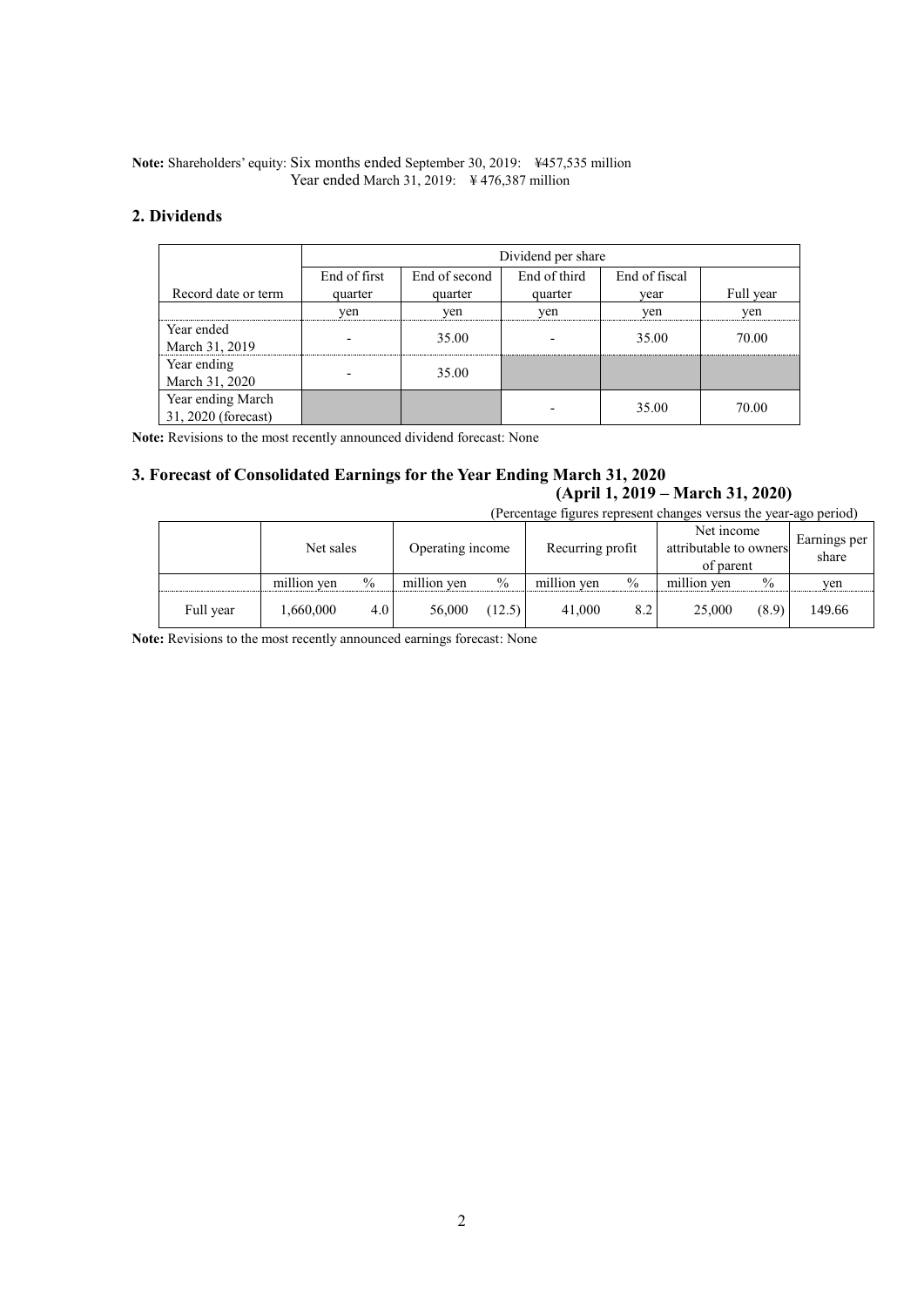### **Notes**

1) Changes affecting the status of material subsidiaries (scope of consolidation): None

- 2) Accounting procedures specific to preparation of quarterly consolidated financial statements: Yes \*For further details, see "2.Consolidated Financial Statements (4)Notes on financial statements" on page 15 in the Accompanying Materials.
- 3) Changes in accounting policies, changes in accounting estimates, and correction of errors
	- (1) Changes in accounting policies in accord with revisions to accounting standards: Yes
	- (2) Changes in accounting policies other than (1): None
	- (3) Changes in accounting estimates: None
	- (4) Correction of errors: None
- 4) Number of shares issued and outstanding (common stock)

|                     | (1) Number of shares issued as of period-end (including treasury stock) |
|---------------------|-------------------------------------------------------------------------|
| September 30, 2019: | 167,080,532 shares                                                      |
| March 31, 2019:     | 167,080,532 shares                                                      |

- (2) Number of shares held in treasury as of period-end September 30, 2019: 35,795 shares March 31, 2019: 35,196 shares
- (3) Average number of shares during respective periods September 30, 2019: 167,044,988 shares September 30, 2018: 167,046,946 shares

## **The quarterly report of earnings and financial statements is exempted from quarterly review procedures based on the Financial Instruments and Exchange act.**

#### **Appropriate Use of Financial Forecasts and Other Important Matters**

#### *Forward-Looking Statements*

These materials contain various forward-looking statements and other forecasts regarding performance and other matters. Such statements are based on information available at the time of their preparation, and do not mean that the Company promises to achieve these figures. Actual results may differ from those expressed or implied by forward-looking statements due to a range of factors. For assumptions underlying earnings forecasts and other information regarding the use of such forecasts, refer to "1. Qualitative Information and Financial Statements (3) Consolidated earnings outlook " on page 10 in the Accompanying Materials.

### *How to Obtain Supplementary Briefing Material on Quarterly Financial Results and Details of the Quarterly Financial Results Briefing*

The Company plans to conduct a briefing for institutional investors, analysts and the press by conference call on Thursday October 31, 2019, and to post the briefing material on quarterly financial results to be used for the briefing on TDnet and the Company's website simultaneously with the announcement of financial results.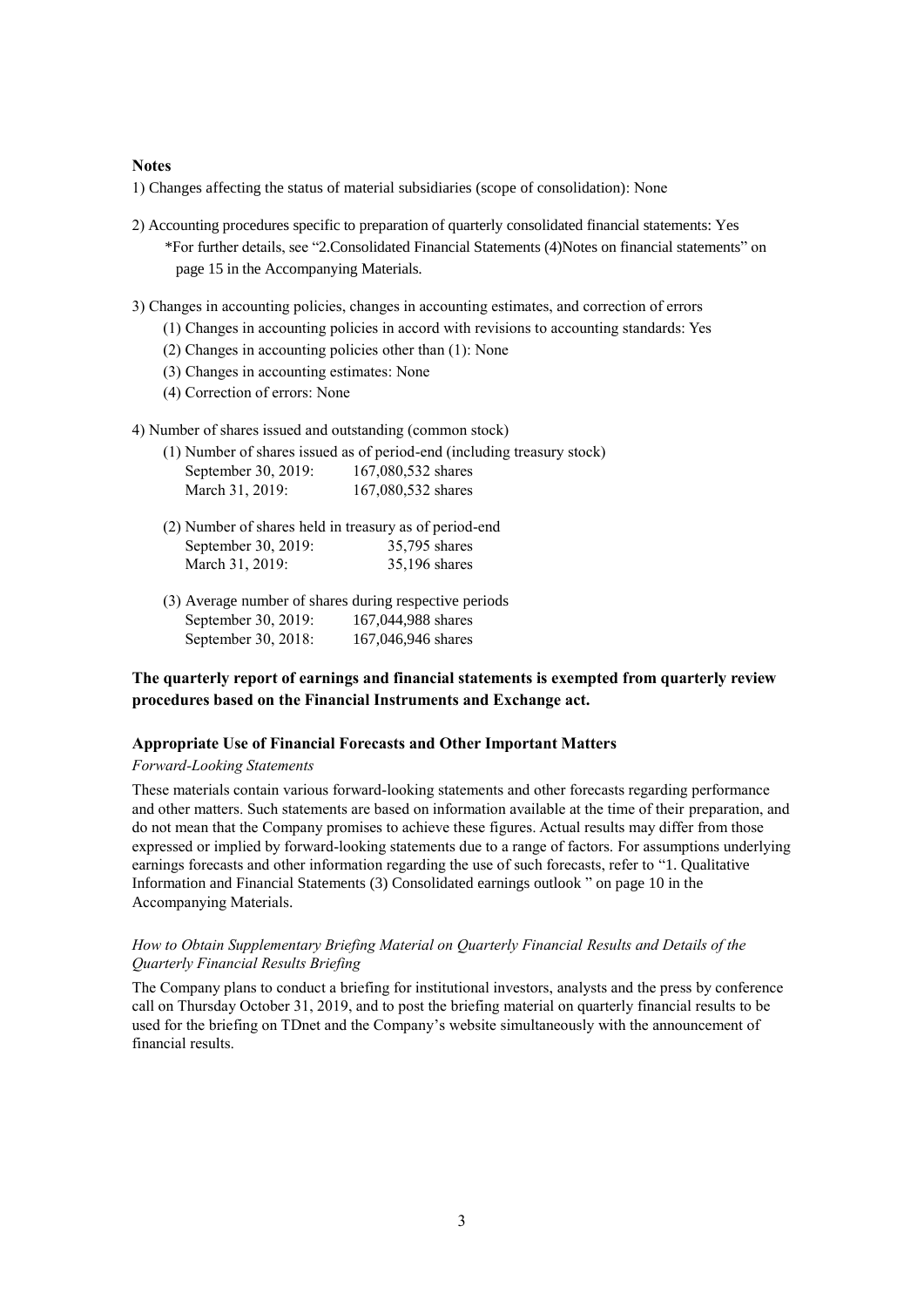# **Accompanying Materials – Contents**

| 1. Qualitative Information and Financial Statements                                              | 5  |
|--------------------------------------------------------------------------------------------------|----|
| (1) Consolidated operating results                                                               | 5  |
| (2) Consolidated financial position                                                              | 10 |
| (3) Consolidated earnings outlook                                                                | 10 |
| 2. Consolidated Financial Statements                                                             | 11 |
| (1) Consolidated balance sheets                                                                  | 11 |
| (2) Consolidated statements of income and comprehensive income                                   | 13 |
| (3) Consolidated cash flow statements                                                            | 14 |
| (4) Notes on financial statements                                                                | 15 |
| (Notes on the going-concern assumption)                                                          | 15 |
| (Notes on significant changes in the amount of shareholders' equity)                             | 15 |
| (Accounting procedures specific to preparation of quarterly consolidated financial               | 15 |
| statements)                                                                                      |    |
| (Changes in accounting policies)                                                                 | 15 |
| (Related to consolidated balance sheets)                                                         | 15 |
| (Related to consolidated statements of income)                                                   | 16 |
| (Segment information)                                                                            | 16 |
| 3. Supplementary information on consolidated earnings forecasts for the fiscal year ending March | 17 |
| 31, 2020                                                                                         |    |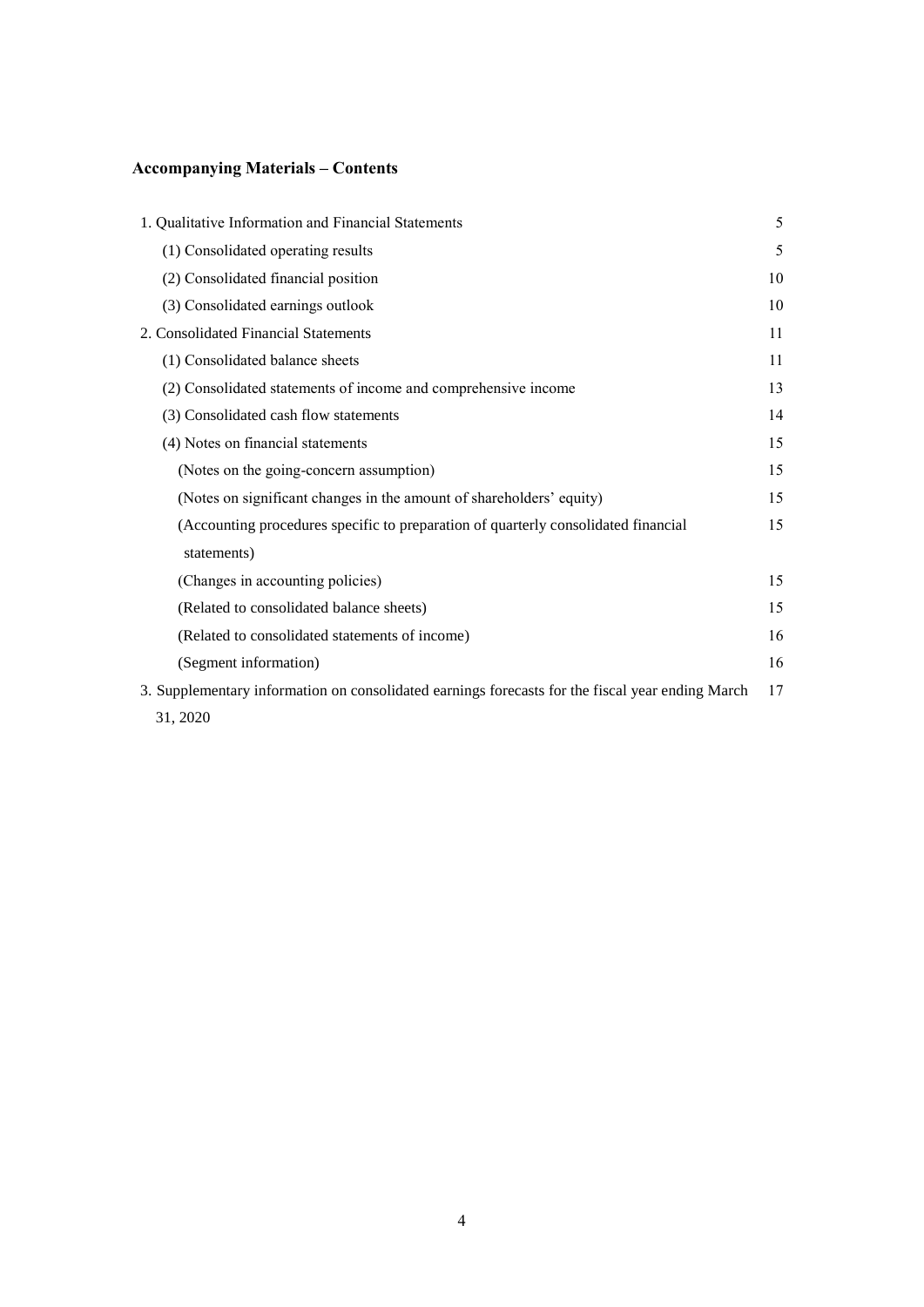### **1. Qualitative Information about Financial Statements**

### **(1) Consolidated operating results**

The global economy continues to grow at a moderate pace overall, but concerns are being apparent about an economic downturn stemming from intensifying U.S.-China trade friction. And the remaining possibility of a U.K. exit from the EU without an agreement, there is a continued need to closely monitor the downward risks to the global economy.

The Japanese economy has been recovering modestly due to the modest increasing of capital investment, the improvement in corporate earnings, and other factors, but deterioration in corporate earnings is being apparent due to an intensification of U.S.-China trade frictions. Although overall modest growth is expected to continue, it is necessary to continue to closely monitor foreign exchange trends and watch out for deterioration in corporate earnings caused by the economic policies, etc. of the United States and other countries.

Amid such an operating environment, the Group's orders received in the first six months of the fiscal year ending March 31, 2020, decreased versus the previous fiscal year, mainly in the Aerospace Systems segment. Net sales increased overall, due to increases in the Aerospace Systems and the Rolling Stock segment and other segments, despite a decline in the Energy System & Plant Engineering segment. Operating income was almost on par with the previous year's result, as the deterioration in the Precision Machinery & Robot segment and other factors, despite the improvement in the Energy System & Plant Engineering segment and the Rolling Stock segment. Recurring profit increased due to decreases of payment for the in-service issues of commercial aircraft jet engines, and other factors, despite an increase in loss on foreign exchange. Net income attributable to owners of parent remained essentially unchanged year on year due to an increase in tax expenses, which offset the gain on sale of fixed assets recorded as extraordinary income.

As a result, the Group's consolidated orders received decreased ¥73.1 billion versus the same period of the previous fiscal year to ¥657.3 billion, consolidated net sales increased ¥48.4 billion year on year to ¥736.5 billion, operating income increased ¥0.2 billion year on year to ¥8.6 billion, recurring profit increased ¥0.6 billion year on year to ¥0.8 billion, and net loss attributable to owners of parent of ¥3.7 billion was almost on par with the previous year's result.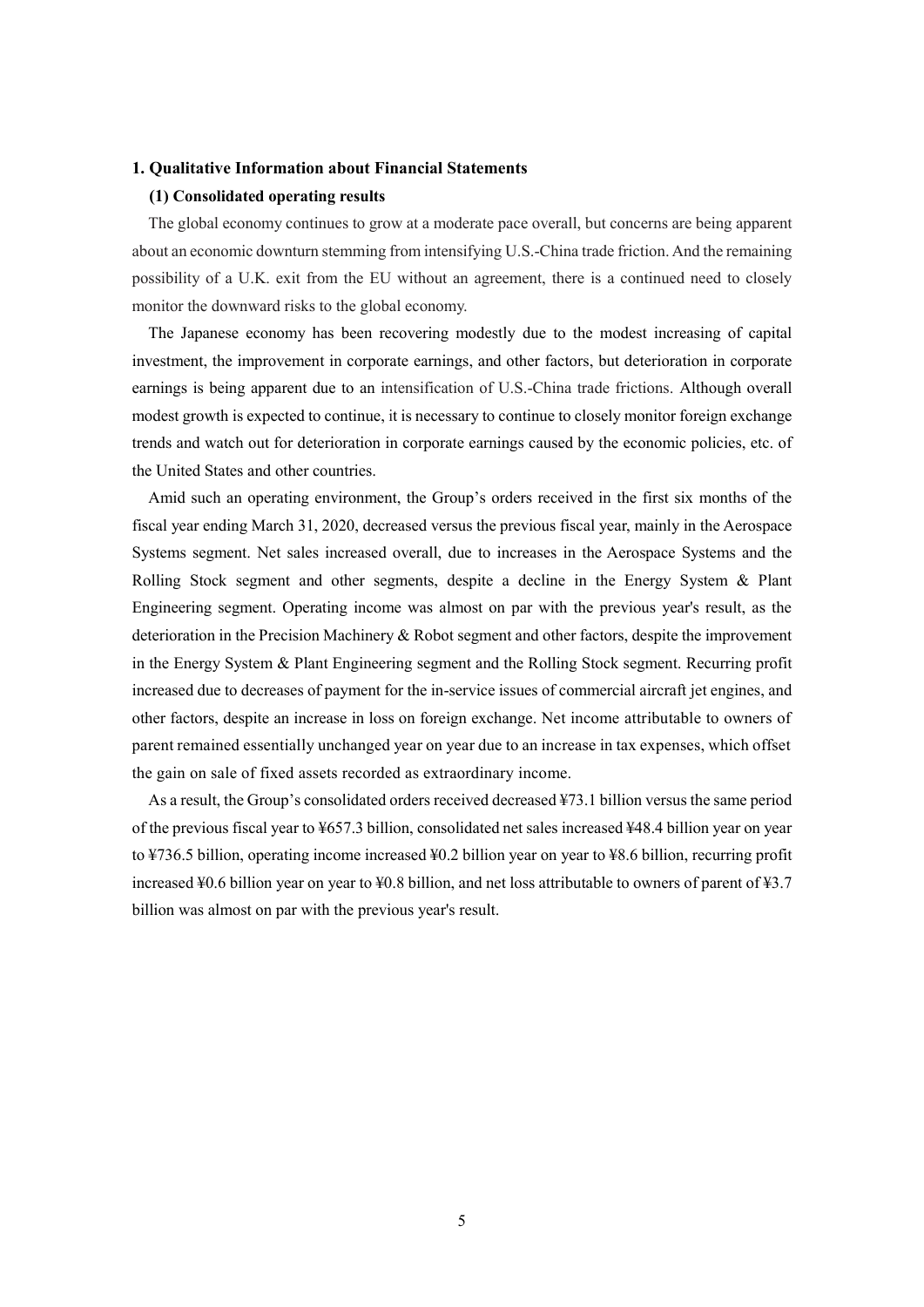Consolidated operating performance in the first half of fiscal year is summarized by segment below.

## **Segment Information**

|  | Segment net sales, operating income, and orders received (billion yen) |  |
|--|------------------------------------------------------------------------|--|
|  |                                                                        |  |

|                      | Six months ended September 30 |           |         |           |                          |                  |       | Orders received  |         |  |
|----------------------|-------------------------------|-----------|---------|-----------|--------------------------|------------------|-------|------------------|---------|--|
|                      | 2018(A)                       |           | 2019(B) |           |                          | Change $(B - A)$ |       | Six months ended |         |  |
|                      |                               |           |         |           |                          |                  |       | September 30     |         |  |
|                      | Net                           | Operating | Net     | Operating | Net                      | Operating        | 2018  | 2019             | Change  |  |
|                      | sales                         | income    | sales   | income    | Sales                    | income           | (A)   | (B)              | $(B-A)$ |  |
| Aerospace            |                               |           |         |           |                          |                  |       |                  |         |  |
| Systems              | 210.2                         | 9.4       | 250.8   | 9.7       | 40.6                     | 0.2              | 201.1 | 158.7            | (42.3)  |  |
| <b>Energy System</b> |                               |           |         |           |                          |                  |       |                  |         |  |
| & Plant              |                               |           |         |           |                          |                  |       |                  |         |  |
| Engineering          | 103.9                         | 2.2       | 95.6    | 5.0       | (8.3)                    | 2.8              | 146.7 | 124.0            | (22.7)  |  |
| Precision            |                               |           |         |           |                          |                  |       |                  |         |  |
| Machinery &          |                               |           |         |           |                          |                  |       |                  |         |  |
| Robot                | 102.1                         | 9.6       | 98.2    | 3.2       | (3.9)                    | (6.4)            | 115.4 | 104.6            | (10.8)  |  |
| Ship & Offshore      |                               |           |         |           |                          |                  |       |                  |         |  |
| Structure            | 39.7                          | 1.2       | 37.1    | (1.4)     | (2.6)                    | (2.7)            | 16.5  | 26.5             | 10.0    |  |
| Rolling Stock        | 45.4                          | (8.8)     | 59.3    | (4.3)     | 13.8                     | 4.5              | 60.5  | 39.1             | (21.3)  |  |
| Motorcycle &         |                               |           |         |           |                          |                  |       |                  |         |  |
| Engine               | 144.4                         | (4.6)     | 147.2   | (3.3)     | 2.8                      | 1.2              | 144.4 | 147.2            | 2.8     |  |
| Other                | 42.1                          | $1.0\,$   | 48.1    | $0.8\,$   | 5.9                      | (0.1)            | 45.6  | 57.0             | 11.4    |  |
| Adjustments          | $\overline{a}$                | (1.6)     |         | (0.9)     | $\overline{\phantom{a}}$ | 0.6              |       |                  |         |  |
| Total                | 688.1                         | 8.4       | 736.5   | 8.6       | 48.4                     | 0.2              | 730.4 | 657.3            | (73.1)  |  |

Notes: 1. Net sales include only sales to external customers.

2. The method for calculating orders received in the Precision Machinery & Robot segment was changed in the first quarter of FY2019 from the previous simple method to a method based on more detailed order values. The value for orders received in the second quarter of the previous fiscal year has been recalculated in accordance with the new calculation method.

3. The Motorcycle & Engine segment's orders received are equal to its net sales as production is based mainly on estimated demand.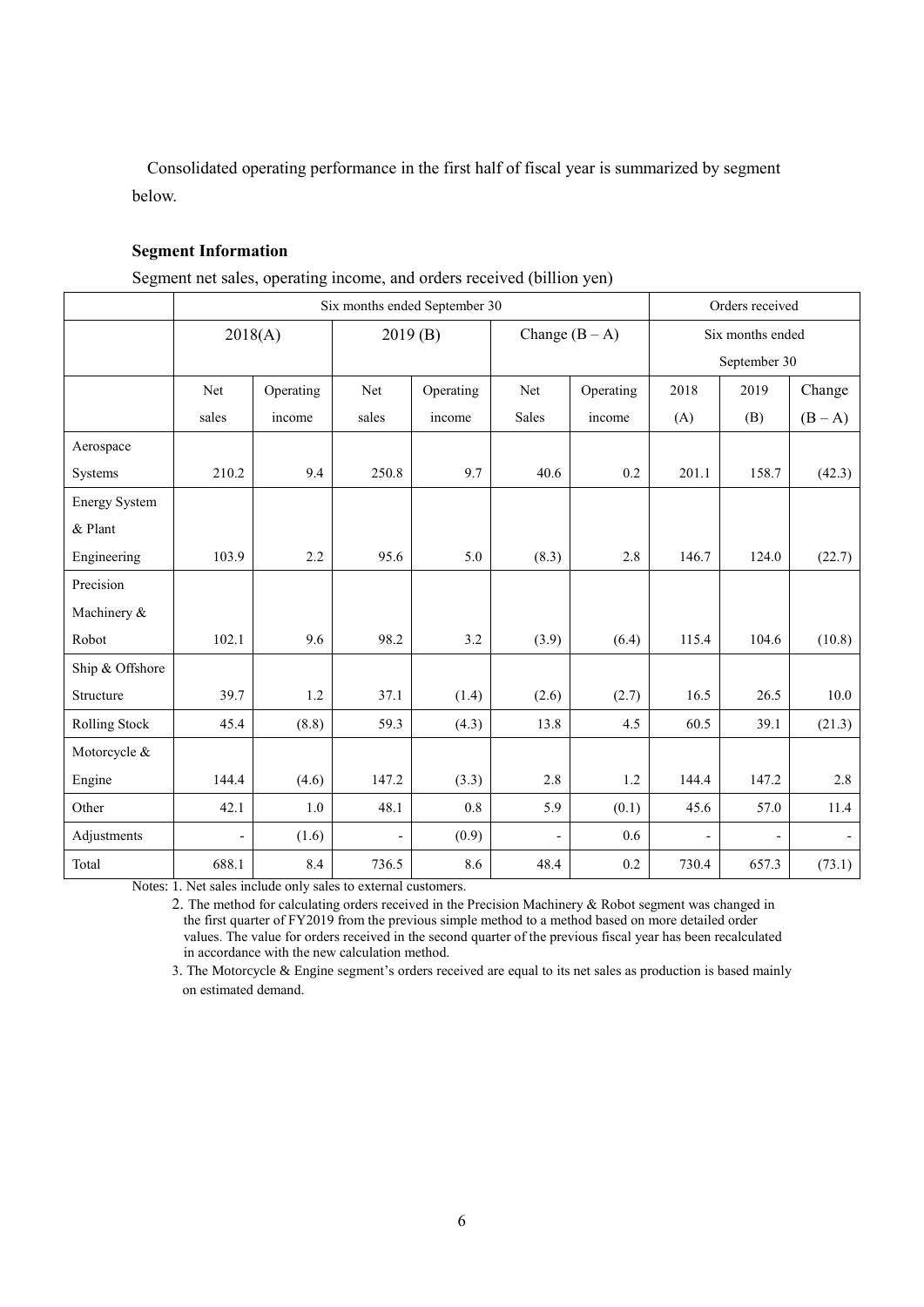#### **Aerospace Systems**

Regarding the business environment surrounding the Aerospace Systems segment, there is a certain level of demand from the Ministry of Defense in Japan amid the tight defense budget. Demand for commercial aircraft airframes and jet engines is increasing in conjunction with the rise in the number of air passengers.

Amid such an operating environment, consolidated orders received decreased ¥42.3 billion year on year to ¥158.7 billion due to decreases in component parts of airframes for Ministry of Defense and commercial aircraft, although component parts of commercial aircraft jet engines remain high level.

Consolidated net sales increased ¥40.6 billion year on year to ¥250.8 billion due to increases in component parts of airframes for Ministry of Defense and commercial aircraft, and component parts of commercial aircraft jet engines.

Operating income of ¥9.7 billion was on par with the previous year's result, as increased sales offset an increase in depreciation of development costs of a new program relating to component parts for commercial aircraft engines.

### **Energy System & Plant Engineering**

Regarding the business environment surrounding the Energy System & Plant Engineering segment, in addition to the recovery in resources development and oil and natural gas-related investment overseas, there is still demand for energy infrastructure maintenance in Asia. Besides, demand for distributed power sources is increasing due to stronger interest in investment in the environment and energy conservation, among other factors. In Japan, there is ongoing demand for replacing aging facilities for refuse incineration plants and industrial machinery. Meanwhile, in the energy and environmental field, although there is large potential demand for distributed power sources in Japan, investment plans are slightly delayed in light of the liberalization of electricity.

Amid such an operating environment, consolidated orders received decreased ¥22.7 billion year on year to ¥124.0 billion. Although new orders were relatively strong, including an order for major refurbishments of domestic waste disposal facilities, the year-on-year result reflects the nonrecurrence of orders received for large projects in the previous fiscal year, including orders for a Combined Cycle Power Plant and an LNG tank for the Japanese market.

Consolidated net sales decreased ¥8.3 billion year on year to ¥95.6 billion, due to a decline in construction work volume on Energy system segment and refuse incineration plants and other factors.

Operating income increased  $\text{\textsterling}2.8$  billion year on year to  $\text{\textsterling}5.0$  billion, due to the profitability improvement in the Energy System segment and the other factors, despite a drop in sales.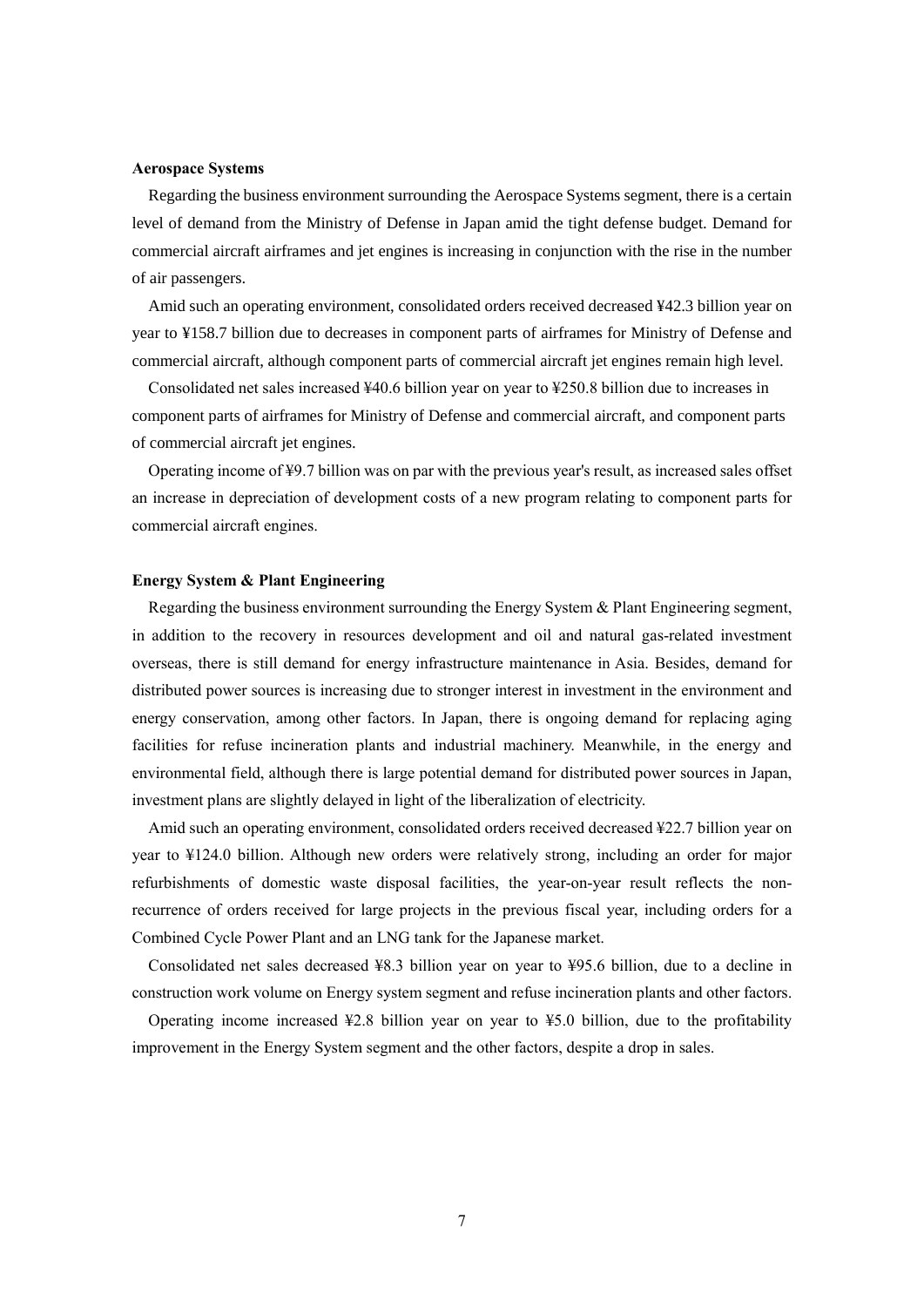#### **Precision Machinery & Robot**

Regarding the business environment surrounding the Precision Machinery  $\&$  Robot segment, there is expected to be continued solid demand in the construction machinery market centered on emerging markets, despite moves by some manufacturers to conduct inventory adjustments in response to a softening of demand for hydraulic excavators in the Chinese market and other factors. In the robot market, market conditions remained severe due to factors such as the postponement of capital investment in the Chinese market in response to the U.S.-China trade friction. However, in light of factors such as new investments by major Taiwanese semiconductor manufacturers and data such as forecasts of demand among the main U.S. equipment manufacturers, the semiconductor market appears to have already bottomed out. Demand for robots is expected to expand steadily over the medium to long term.

Amid such an operating environment, consolidated orders received decreased ¥10.8 billion year on year to ¥104.6 billion, due to a decrease in various robots.

Consolidated net sales decreased ¥3.9 billion year on year to ¥98.2 billion, due to a decrease in various robots.

Operating income decreased ¥6.4 billion year on year to ¥3.2 billion, as a result of factors including the drop in robot sales, increases in costs of hydraulic components and research and development.

### **Ship & Offshore Structure**

While demand for gas-fueled vessels is being driven higher by tighter environmental regulations and LNG development projects are beginning to take shape, the Ship & Offshore Structure segment's operating environment remains adverse due to the prolonged slump in the marine transport market, the continuation of the South Korean government's support policies for its shipbuilding industry, and other issues.

Amid such an operating environment, consolidated orders received increased ¥10.0 billion year on year to ¥26.5 billion, due to orders for LPG carriers and the other factors.

Consolidated net sales decreased ¥2.6 billion year on year to ¥37.1 billion, due to the decrease in volume of construction of LNG carrier and LPG carrier, despite an increase in sales of vessel repair.

The segment posted an operating loss of ¥1.4 billion, a ¥2.7 billion deterioration from operating income a year earlier. The main factors dragging down earnings were lower revenue from newly built ships and the posting of losses from operations.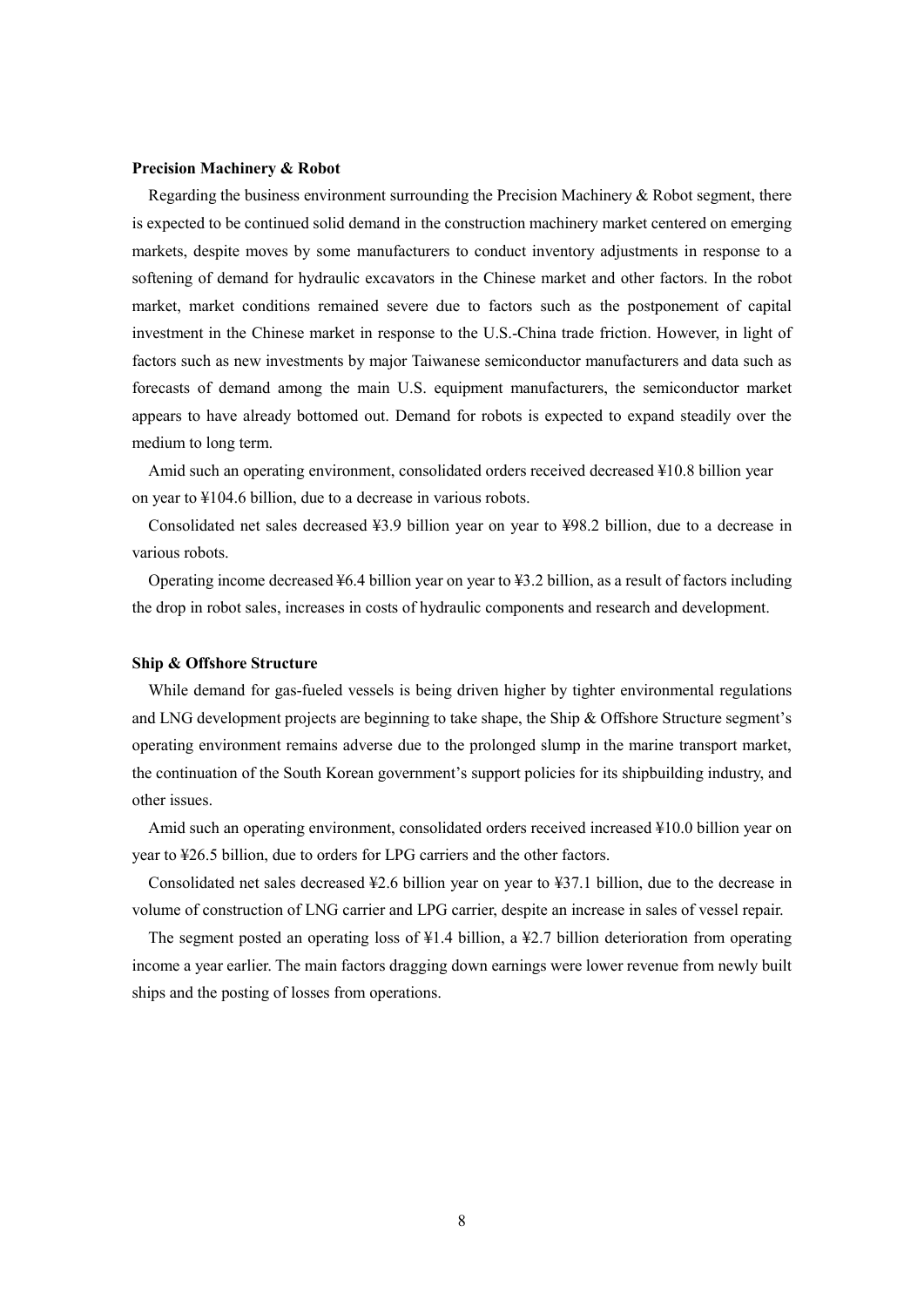#### **Rolling Stock**

Regarding the business environment surrounding the Rolling Stock segment, there continues to be stable demand in Japan for the replacement of aging railcars. Overseas, demand for new and replacement railcars is expected to increase in the U.S., including in the core New York area market. Meanwhile, in Asia, we are planning the formation of projects for emerging markets in tandem with the Japanese government's efforts to promote infrastructure-related exports.

In this operating environment, we received new orders for passenger cars for the domestic market but consolidated orders received totaled only ¥39.1 billion, ¥21.3 billion less than a year earlier when we received a large order for passenger cars and refurbishments from the U.S. market.

Consolidated net sales increased ¥13.8 billion year on year to ¥59.3 billion, due to an increase in sales of rolling stocks for Japan and U.S. despite a decrease in components for overseas.

Operating loss improved by ¥4.5 billion year on year to an operating loss of ¥4.3 billion. This was mainly due to an increase in sales and a decrease in temporary expenses in a project in the U.S. market (the order for which was received in the same period of the previous fiscal year), despite cost fluctuations in some projects.

#### **Motorcycle & Engine**

Regarding the business environment surrounding the Motorcycle & Engine segment, while the modest growth in motorcycle markets mainly in Europe is continuing, some emerging markets are weak. With respect to utility vehicles, the market continues to grow stably mainly in North America, and the general-purpose engine market is also growing steadily.

In this operating environment, consolidated net sales increased ¥2.8 billion year on year to ¥147.2 billion, due to an increase in utility vehicles for U.S.

Operating loss improved by ¥1.2 billion year-on-year to an operating loss of ¥3.3 billion. This was mainly a net result of increased sales, delayed recording of sales promotion expenses, and a reaction to a temporary increase in selling, general, and administrative expenses in the same period of the previous fiscal year.

#### **Other Operations**

Consolidated net sales increased ¥5.9 billion year on year to ¥48.1 billion. Operating income of ¥0.8 billion was on par with the previous year's result.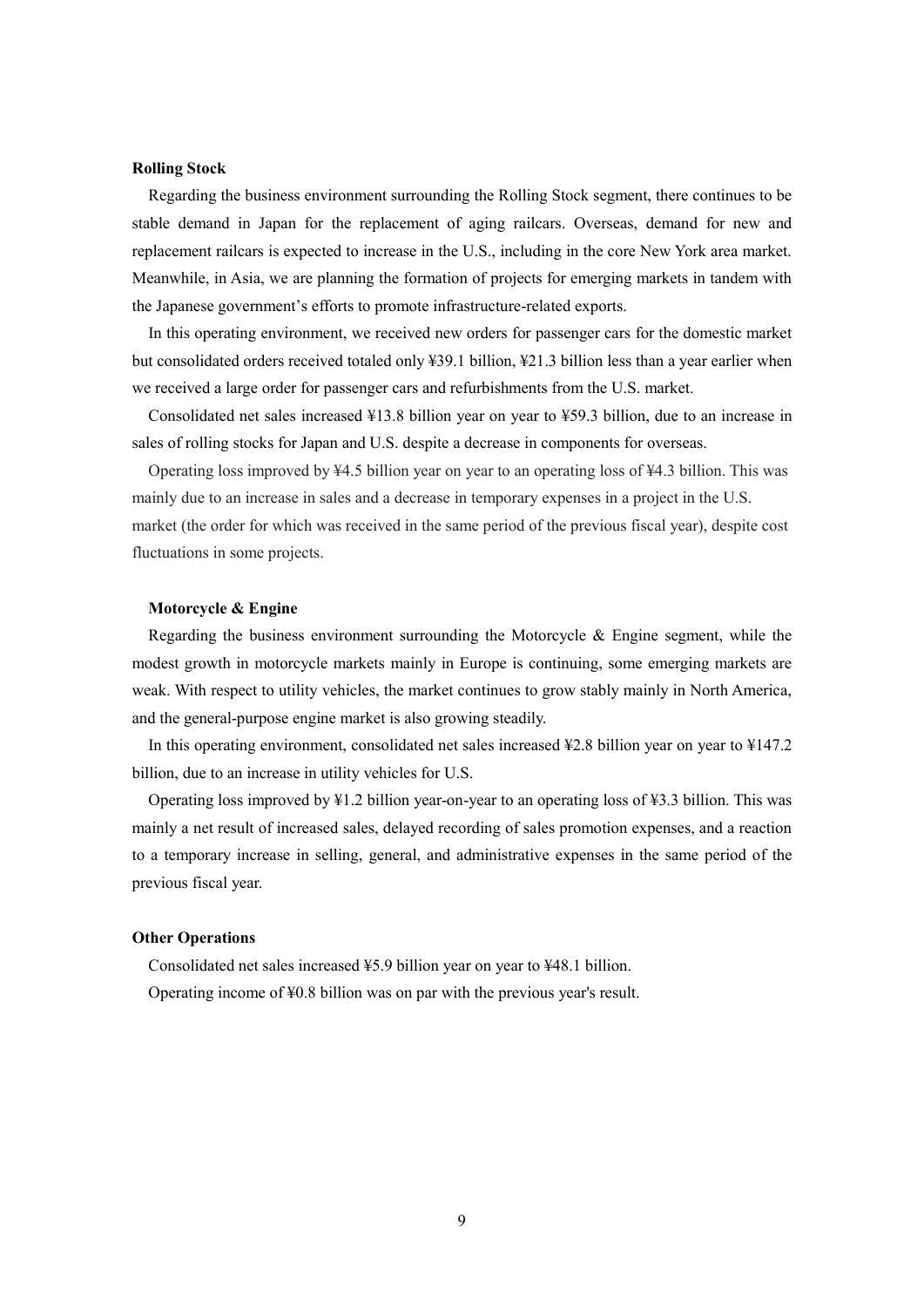### **(2) Consolidated financial position**

#### (i) Assets

Current assets were ¥1,246.4 billion, ¥110.1 billion increase from March 31, 2019 due to an increase in trade receivables.

Fixed assets were ¥703.3 billion, ¥0.8 billion increase from March 31, 2019 due to capital expenditure and the other factors.

As a result, total assets were ¥1,949.7 billion, ¥110.9 billion increase from March 31, 2019.

### (ii) Liabilities

Interest bearing liabilities were ¥695.6 billion, ¥256.2 billion increase from March 31, 2019. Liabilities were ¥1,476.6 billion, ¥130.0 billion increase from March 31, 2019 due to an increase in interest bearing liabilities and other factors.

#### (iii) Net assets

Consolidated net assets were ¥473.1 billion, ¥19.0 billion decrease from March 31, 2019 due to payment of dividends and a decrease in foreign currency translation adjustment.

### **(3) Consolidated earnings outlook**

The Company has left its earnings forecasts for the fiscal year ending March 31, 2020, unchanged from the figures previously announced on September 30, 2019.

Consolidated orders are forecast to decrease by ¥50.0 billion from the figures previous announced (on July 30), to ¥1,650.0 billion, due to expected decreases in the Precision Machinery & Robot segment and other segments. ROIC and ROE are forecast to be 4.8% and 5.2%, respectively.

The Company's earnings forecasts assume exchange rates of ¥107 to the U.S. dollar and ¥118 to the euro.

#### *Note regarding consolidated earnings outlook*

The above earnings outlook is based on information available at the time of preparation, and includes risks and uncertainties. We therefore discourage making investment decisions depending solely on this outlook. Please note that actual earnings may differ materially from this outlook, due to a variety of important factors stemming from changes the external environment and/or the Company's internal environment. Important factors that impact actual operating performance include, but are not limited to, the economic situation surrounding the Company's scope of business, foreign exchange rates, in particular the yen/dollar exchange rate, tax codes and other regulatory system-related issues.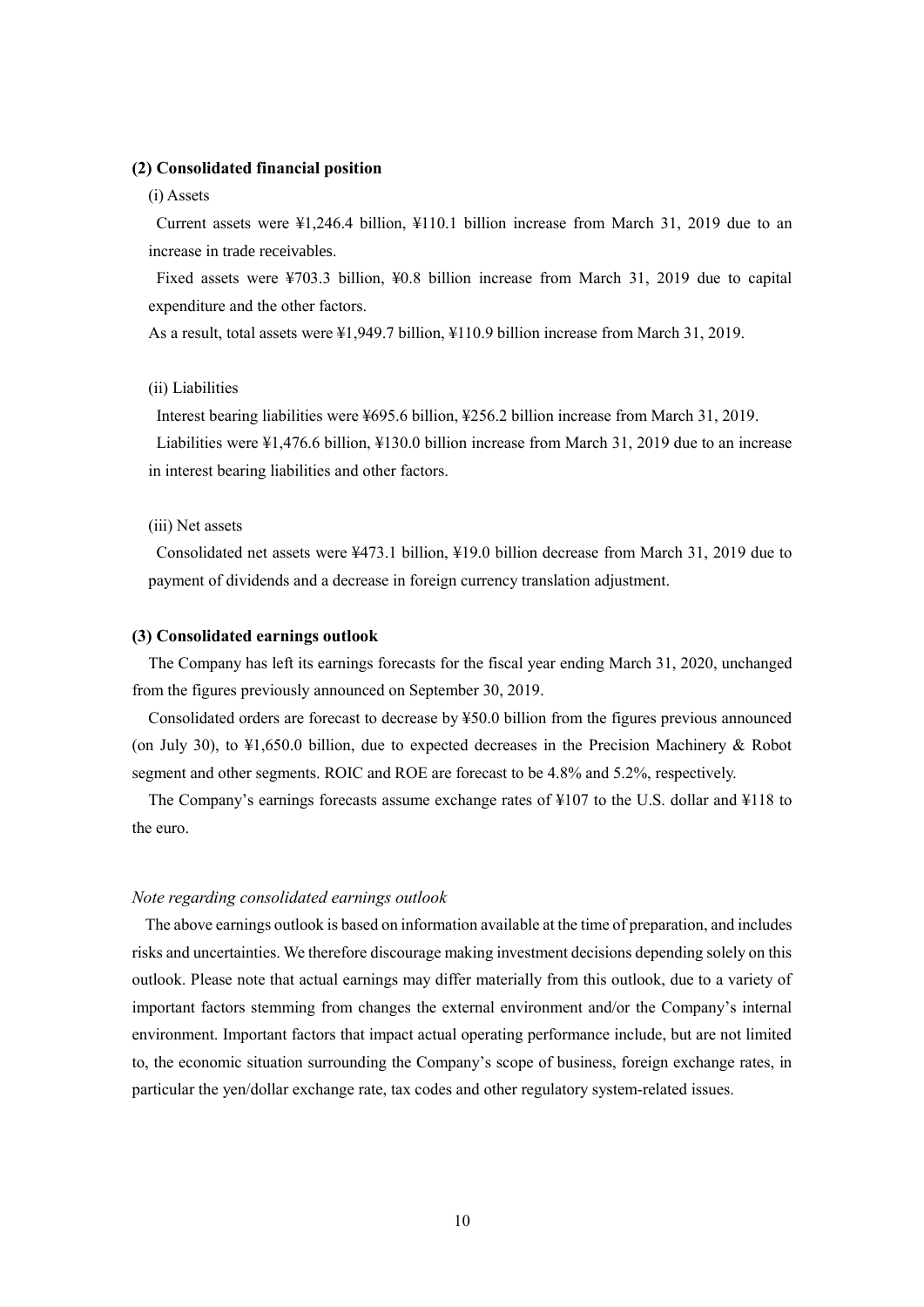## **2. Consolidated Financial Statements**

# **(1) Consolidated balance sheets**

|                                                            | Million yen    |                    |  |
|------------------------------------------------------------|----------------|--------------------|--|
|                                                            | As of          | As of              |  |
|                                                            | March 31, 2019 | September 30, 2019 |  |
| <b>Assets</b>                                              |                |                    |  |
| Current assets                                             |                |                    |  |
| Cash on hand and in banks                                  | 74,311         | 41,736             |  |
| Trade receivables                                          | 427,665        | 520,325            |  |
| Merchandise and finished products                          | 68,176         | 76,561             |  |
| Work in process                                            | 405,087        | 424,937            |  |
| Raw materials and supplies                                 | 119,558        | 125,245            |  |
| Other                                                      | 45,333         | 61,130             |  |
| Allowance for doubtful receivables                         | (3,792)        | (3, 488)           |  |
| Total current assets                                       | 1,136,340      | 1,246,447          |  |
| Fixed assets                                               |                |                    |  |
| Net property, plant and equipment                          |                |                    |  |
| Buildings and structures                                   | 194,939        | 197,321            |  |
| Other                                                      | 290,729        | 288,554            |  |
| Total property, plant and equipment                        | 485,669        | 485,876            |  |
| Intangible assets                                          | 16,797         | 18,737             |  |
| Investments and other assets                               |                |                    |  |
| Other                                                      | 201,471        | 200,126            |  |
| Allowance for doubtful receivables                         | (1, 422)       | (1,404)            |  |
| Total investments and other assets                         | 200,048        | 198,722            |  |
| Total fixed assets                                         | 702,514        | 703,337            |  |
| <b>Total assets</b>                                        | 1,838,855      | 1,949,784          |  |
|                                                            |                |                    |  |
| <b>Liabilities</b>                                         |                |                    |  |
| Current liabilities                                        |                |                    |  |
| Trade payables                                             | 247,191        | 217,756            |  |
| Electronically recorded obligations - operating            | 123,083        | 102,419            |  |
| Short-term debt                                            | 100,023        | 187,295            |  |
| Income taxes payable                                       | 10,390         | 3,929              |  |
| Provision for sales promotion expenses                     | 497            | 5,321              |  |
| Accrued bonuses                                            | 21,168         | 17,806             |  |
| Provision for product warranties                           | 13,096         | 11,857             |  |
| Provision for losses on construction contracts             | 27,609         | 17,728             |  |
| Advances from customers                                    | 181,419        | 159,767            |  |
| Other                                                      | 139,800        | 262,431            |  |
| Total current liabilities                                  | 864,280        | 986,313            |  |
|                                                            |                |                    |  |
| Long-term liabilities<br>Bonds payable                     | 140,000        | 140,000            |  |
| Long-term debt                                             |                |                    |  |
| Net defined benefit liability                              | 187,568        | 195,959            |  |
|                                                            | 97,602         | 100,347            |  |
| Provision for the in-service issues of commercial aircraft | $(*1)11,468$   | $(*1)9,990$        |  |
| jet engines                                                |                |                    |  |
| Other                                                      | 45,674         | 43,993             |  |
| Total long-term liabilities                                | 482,313        | 490,290            |  |
| <b>Total liabilities</b>                                   | 1,346,593      | 1,476,603          |  |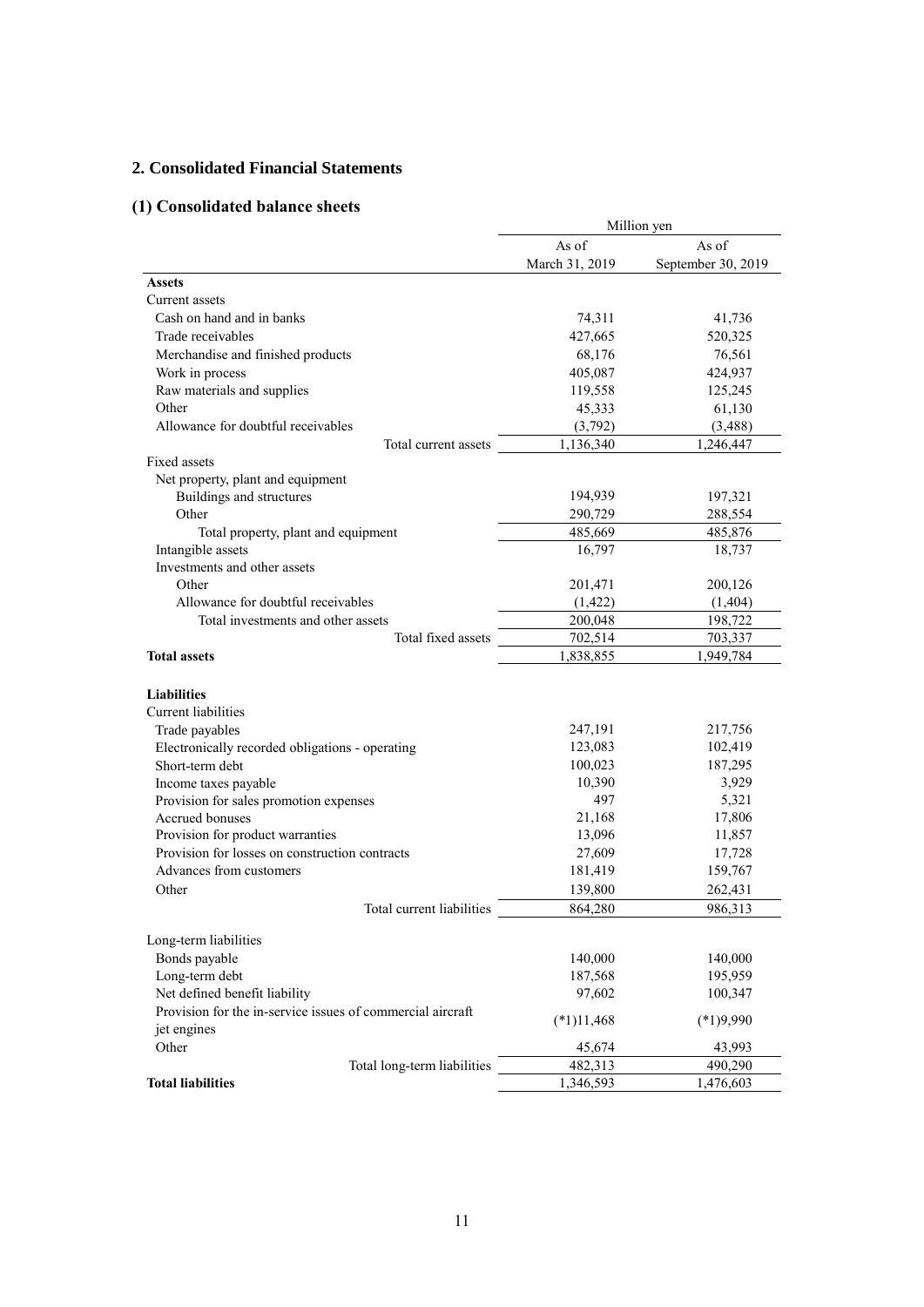| <b>Net assets</b>                                       |           |           |
|---------------------------------------------------------|-----------|-----------|
| Shareholders' equity                                    |           |           |
| Common stock                                            | 104,484   | 104,484   |
| Capital surplus                                         | 54,542    | 54,542    |
| Retained earnings                                       | 324,606   | 310,077   |
| Treasury stock                                          | (130)     | (131)     |
| Total shareholders' equity                              | 483,502   | 468,973   |
| Accumulated other comprehensive income                  |           |           |
| Net unrealized gains (losses) on securities, net of tax | 2,682     | 2,488     |
| Deferred gains (losses) on hedges                       | (227)     | (171)     |
| Foreign currency translation adjustment                 | (4,556)   | (10,088)  |
| Remeasurements of defined benefit plans                 | (5,014)   | (3,666)   |
| Total accumulated other comprehensive income            | (7, 115)  | (11, 437) |
| Non-controlling interests                               | 15,874    | 15,645    |
| <b>Total net assets</b>                                 | 492,261   | 473,181   |
| <b>Total net assets and liabilities</b>                 | 1.838.855 | 1.949.784 |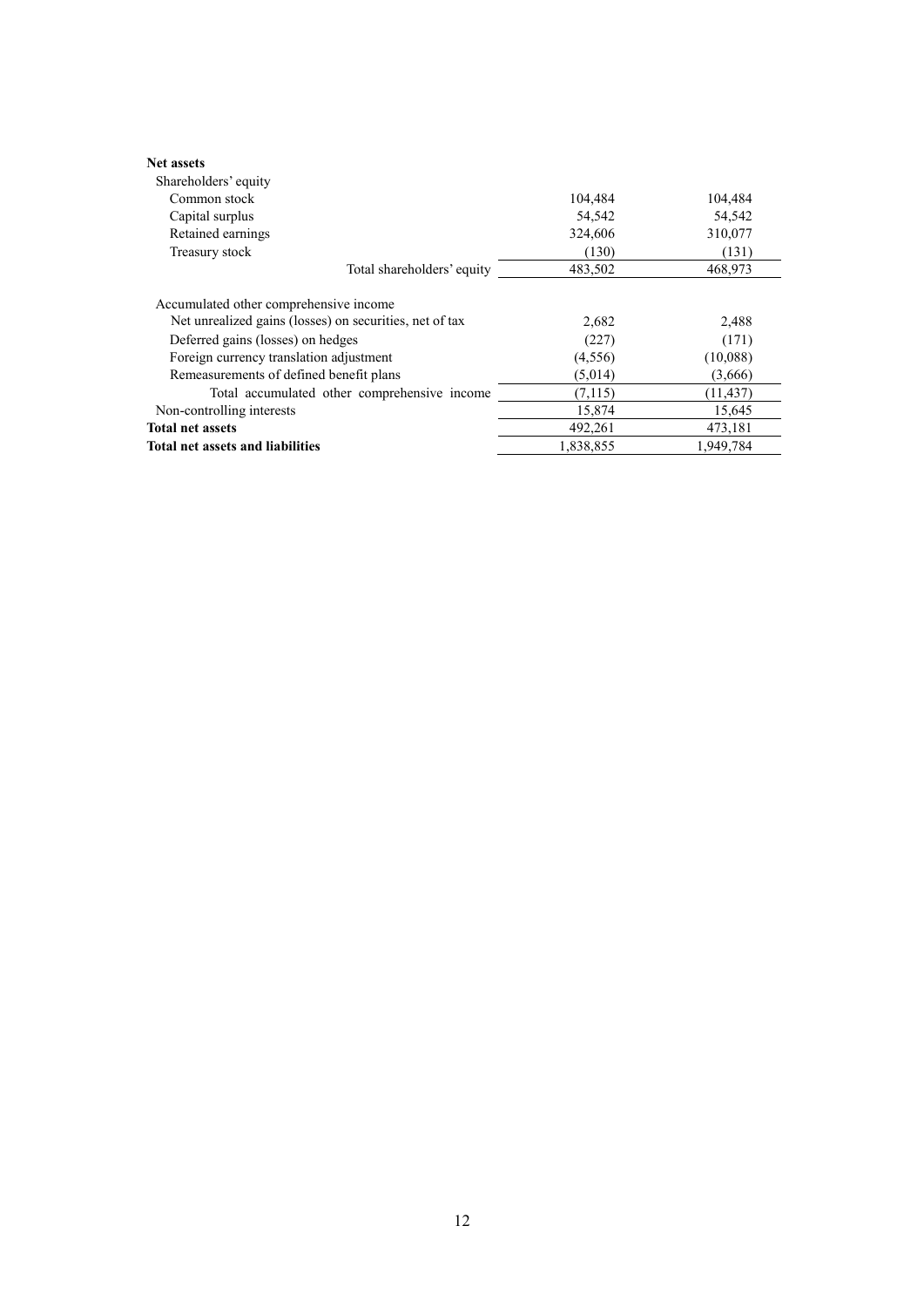# (**2) Consolidated statements of income and comprehensive income**

## **Consolidated statements of income**

| onsonuateu statements of meome                                        | Million yen                            |                                        |  |
|-----------------------------------------------------------------------|----------------------------------------|----------------------------------------|--|
|                                                                       | Six months ended<br>September 30, 2018 | Six months ended<br>September 30, 2019 |  |
| Net sales                                                             | 688,107                                | 736,565                                |  |
| Cost of sales                                                         | 581,972                                | 629,707                                |  |
| Gross profit                                                          | 106,135                                | 106,857                                |  |
| Selling, general and administrative expenses                          |                                        |                                        |  |
| Salaries and benefits                                                 | 26,537                                 | 27,384                                 |  |
| R&D expenses                                                          | 21,240                                 | 23,739                                 |  |
| Other                                                                 | 49,903                                 | 47,055                                 |  |
| Total selling, general and administrative expenses                    | 97,680                                 | 98,179                                 |  |
| Operating income                                                      | 8,454                                  | 8,678                                  |  |
| Non-operating income                                                  |                                        |                                        |  |
| Interest income                                                       | 239                                    | 314                                    |  |
| Dividend income                                                       | 180                                    | 180                                    |  |
| Equity in income of non-consolidated subsidiaries and affiliates      | 802                                    | 924                                    |  |
| Foreign exchange gain                                                 | 3,102                                  |                                        |  |
| Other                                                                 | 1,398                                  | 1,473                                  |  |
| Total non-operating income                                            | 5,724                                  | 2,893                                  |  |
| Non-operating expenses                                                |                                        |                                        |  |
| Interest expense                                                      | 1,546                                  | 1,860                                  |  |
| Foreign exchange losses                                               |                                        | 5,772                                  |  |
| Payments for the in-service issues of commercial aircraft jet engines | $(*1)$ 9,745                           | $(*1)$ 1,157                           |  |
| Other                                                                 | 2,680                                  | 1,951                                  |  |
| Total non-operating expenses                                          | 13,971                                 | 10,741                                 |  |
| Recurring profit                                                      | 207                                    | 830                                    |  |
| Extraordinary income                                                  |                                        |                                        |  |
| Gain on sale of fixed assets                                          |                                        | $(*2)$ 1,277                           |  |
| Total extraordinary income                                            |                                        | 1,277                                  |  |
| Income before income taxes                                            | 207                                    | 2,107                                  |  |
| Income taxes                                                          | 2,940                                  | 5,122                                  |  |
| Net loss                                                              | (2,733)                                | (3,015)                                |  |
| Net income attributable to non-controlling interests                  | 859                                    | 718                                    |  |
| Net loss attributable to owners of parent                             | (3,592)                                | (3,733)                                |  |
|                                                                       |                                        |                                        |  |

# **Consolidated statements of comprehensive income**

|                                                                                               | Million yen                            |                                        |  |
|-----------------------------------------------------------------------------------------------|----------------------------------------|----------------------------------------|--|
|                                                                                               | Six months ended<br>September 30, 2018 | Six months ended<br>September 30, 2019 |  |
| Net loss                                                                                      | (2,733)                                | (3,015)                                |  |
| Other comprehensive income                                                                    |                                        |                                        |  |
| Net unrealized gains (losses) on securities                                                   | 572                                    | (212)                                  |  |
| Deferred gains (losses) on hedges                                                             | (2,148)                                | 123                                    |  |
| Foreign currency translation adjustment                                                       | 1,723                                  | (4,014)                                |  |
| Remeasurement of defined benefit plans                                                        | 1,572                                  | 1,353                                  |  |
| Share of other comprehensive income (loss) of associates<br>accounted for using equity method | (2,615)                                | (1,997)                                |  |
| Total other comprehensive income(loss)                                                        | (895)                                  | (4,748)                                |  |
| Comprehensive Income(loss) attributable to:                                                   | (3,628)                                | (7, 763)                               |  |
| Owners of parent                                                                              | (4,102)                                | (8,054)                                |  |
| Non-controlling interests                                                                     | 473                                    | 291                                    |  |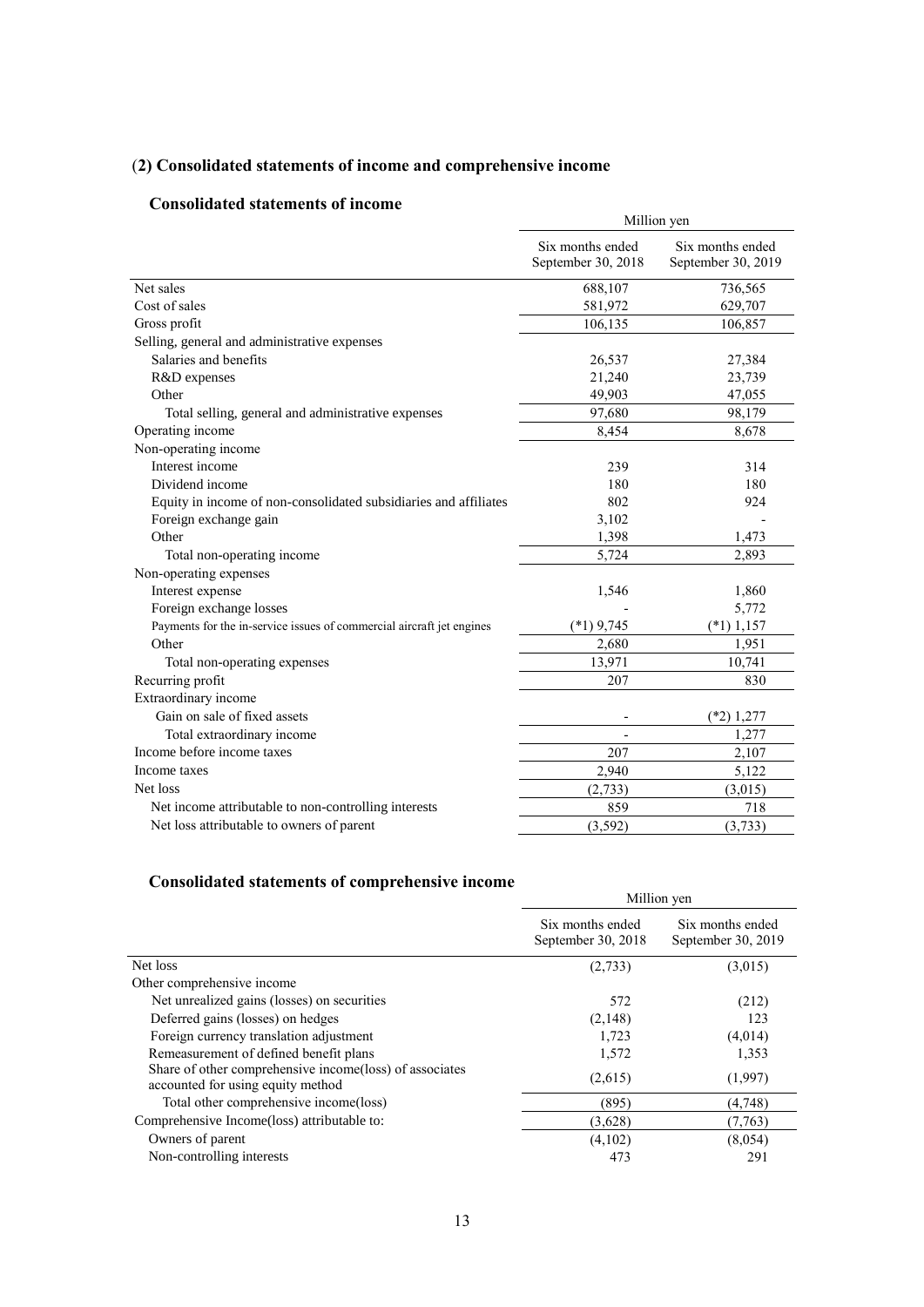## **(3) Consolidated cash flow statements**

|                                                                                                 | Million yen                            |                                        |  |
|-------------------------------------------------------------------------------------------------|----------------------------------------|----------------------------------------|--|
|                                                                                                 | Six months ended<br>September 30, 2018 | Six months ended<br>September 30, 2019 |  |
| Cash flows from operating activities                                                            |                                        |                                        |  |
| Income before income taxes                                                                      | 207                                    | 2,107                                  |  |
| Depreciation and amortization                                                                   | 29,342                                 | 30,133                                 |  |
| Increase (decrease) in allowance for doubtful receivables                                       | 1,465                                  | (206)                                  |  |
| Increase (decrease) in accrued bonuses                                                          | (2,968)                                | (3,356)                                |  |
| Increase (decrease) in provision for product warranties                                         | (1, 367)                               | (1,168)                                |  |
| Increase (decrease) in provision for losses on construction contracts                           | 2,409                                  | (9,864)                                |  |
| Increase (decrease) in net defined benefit liability                                            | 4,868                                  | 4,833                                  |  |
| Increase (decrease) in payments for the in-service issues of<br>commercial aircraft jet engines | 9,745                                  | (1, 478)                               |  |
| Interest and dividend income                                                                    | (420)                                  | (495)                                  |  |
| Interest expense                                                                                | 1,546                                  | 1,860                                  |  |
| Share of (profit) loss of entities accounted for using equity method                            | (802)                                  | (924)                                  |  |
| (Gain) loss on sale of fixed assets                                                             |                                        | (1,277)                                |  |
| (Increase) decrease in trade receivables                                                        | (9,526)                                | (93,246)                               |  |
| (Increase) decrease in inventories                                                              | (78, 347)                              | (42, 352)                              |  |
| Increase (decrease) in trade payables                                                           | (28,770)                               | (49,292)                               |  |
| Increase (decrease) in advance payments                                                         | (1,939)                                | (4, 739)                               |  |
| Increase (decrease) in advances received from customers                                         | (12, 247)                              | (20, 308)                              |  |
| (Increase) decrease in other current assets                                                     | (7,059)                                | (10, 547)                              |  |
| Increase (decrease) in other current liabilities                                                | (17,295)                               | (39, 131)                              |  |
| Other                                                                                           | 3,434                                  | 561                                    |  |
| Subtotal                                                                                        | (107, 727)                             | (238, 893)                             |  |
| Cash received for interest and dividends                                                        | 477                                    | 722                                    |  |
| Cash paid for interest                                                                          | (1, 541)                               | (1, 863)                               |  |
| Cash paid for income taxes                                                                      | (4,630)                                | (9, 456)                               |  |
| Net cash provided by operating activities                                                       | (113, 421)                             | (249, 491)                             |  |
| Cash flows from investing activities                                                            |                                        |                                        |  |
| Acquisition of property, plant, equipment and intangible assets                                 |                                        |                                        |  |
| Proceeds from sales of property, plant, equipment and intangible                                | (43,587)                               | (33,242)                               |  |
| assets                                                                                          | 334                                    | 1,509                                  |  |
| Acquisition of investments in securities                                                        | (557)                                  | (439)                                  |  |
| Proceeds from sales of investments in securities                                                | 136                                    | 458                                    |  |
| Acquisition of investments in subsidiaries and affiliate                                        | (2,081)                                | (2,931)                                |  |
| Net decrease (increase) in short-term loans receivable                                          | (51)                                   | (551)                                  |  |
| Payments of long-term loans receivable                                                          | (91)                                   | (34)                                   |  |
| Proceeds from collection of long-term loans receivable                                          | 82                                     | 47                                     |  |
| Other                                                                                           | (1,717)                                | 2,152                                  |  |
| Net cash used for investing activities                                                          | (47, 533)                              | (33,030)                               |  |
|                                                                                                 |                                        |                                        |  |
| Cash flows from financing activities                                                            |                                        |                                        |  |
| Net increase (decrease) in short-term debt                                                      | 144,642                                | 250,750                                |  |
| Proceeds from long-term debt                                                                    | 7,779                                  | 19,000                                 |  |
| Repayment of long-term debt                                                                     | (7,617)                                | (23, 112)                              |  |
| Proceeds from issuance of bonds                                                                 | 20,000                                 | 20,000                                 |  |
| Redemption of bonds                                                                             | (10,000)                               | (10,000)                               |  |
| Cash dividends paid                                                                             | (5,032)                                | (5,863)                                |  |
| Cash dividends paid to non-controlling interests<br>Other                                       | (679)<br>218                           | (503)<br>(289)                         |  |
|                                                                                                 | 149,311                                |                                        |  |
| Net cash used for financing activities                                                          |                                        | 249,981                                |  |
| Effect of exchange rate changes                                                                 | (2,250)                                | 2,401                                  |  |
| Net increase (decrease) in cash and cash equivalents                                            | (13,893)                               | (30, 139)                              |  |
| Cash and cash equivalents at beginning of period                                                | 64,362                                 | 68,311                                 |  |
| Cash and cash equivalents at end of period                                                      | 50,468                                 | 38,172                                 |  |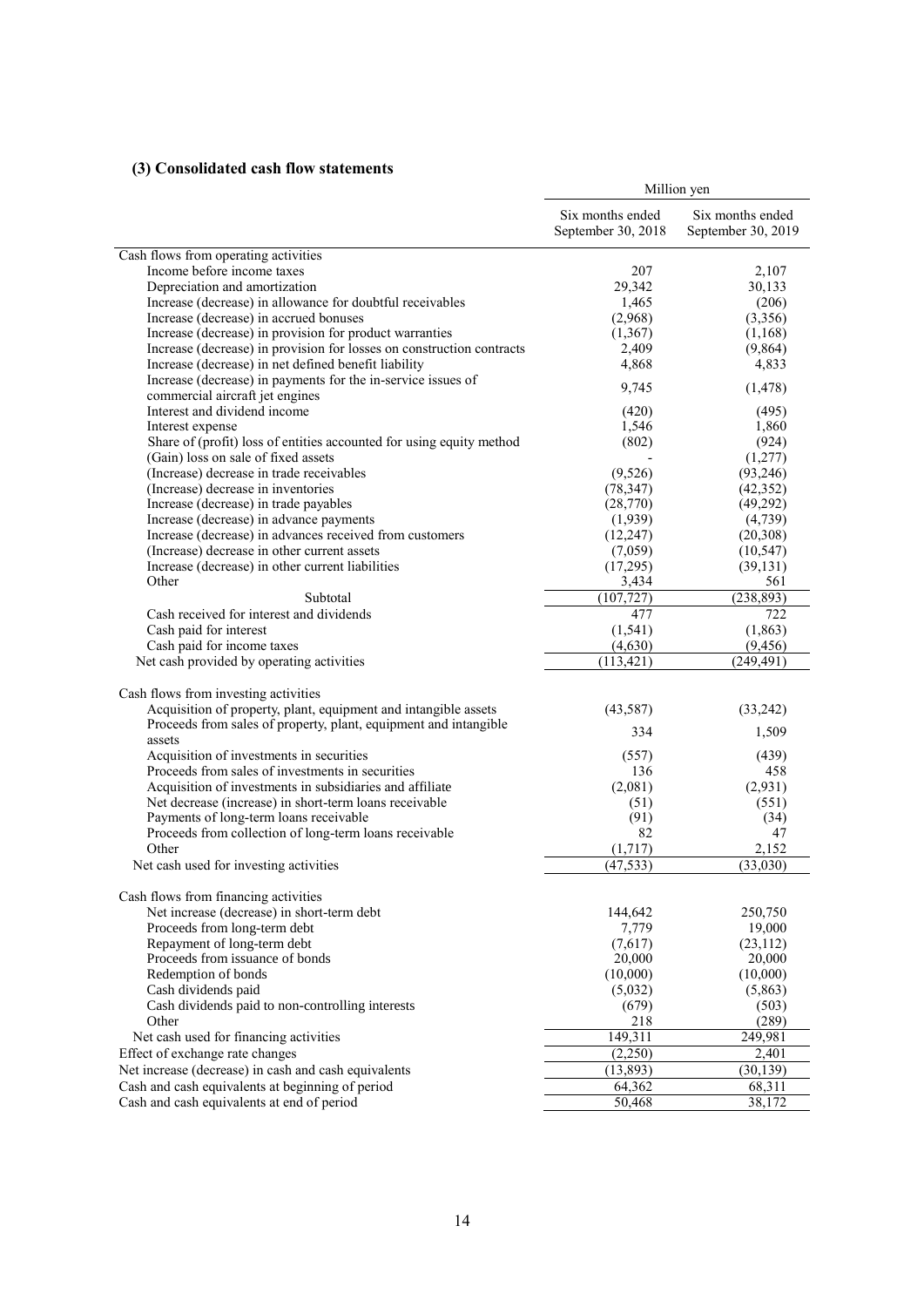#### (**4) Notes on financial statements**

*Notes on the going-concern assumption* 

Not applicable

#### *Notes on significant changes in the amount of shareholders' equity*

Not applicable

## *Accounting procedures specific to preparation of quarterly consolidated financial statements* (Calculation of tax expense)

The Company calculates tax expense by rationally estimating its effective tax rate after application of tax effect accounting to pretax net income for the fiscal year which includes the second quarter under review, and multiplying quarterly pretax net income by said estimated effective tax rate. If unable to use the estimated effective tax rate, the Company calculates tax expense by multiplying the statutory effective tax rate by quarterly pretax net income adjusted to reflect material differences other than temporary differences.

Income taxes are reported inclusive of income tax adjustments.

### *Changes in accounting policies*

Consolidated subsidiaries applying U.S. accounting standards began applying Topic 606, "Revenue from Contracts with Customers" from the first quarter of the year under review.

With the application of this standard, when contracted goods or services are transferred to the customer, revenue is recognized at an amount that reflects the consideration expected to be received in exchange for the goods or services. In applying this standard, the Company adopted the method, as is permitted as a transitional measure, of recognizing the cumulative effect of a retroactive adjustment from the date at which the standard was applied and accordingly reducing retained earnings at the beginning of the current consolidated fiscal year.

As a result, retained earnings at the beginning of the second quarter of the year under review decreased by ¥4,948 million. In addition, income before income taxes for the second quarter of current fiscal year increased by ¥2,912 million over the amount that would have been recorded if the previous accounting standard had been applied.

#### *Related to consolidated balance sheets*

(\*1) Provision for the in-service issues of commercial aircraft jet engines

The Company participates as a risk and revenue sharing partner on the Rolls-Royce Trent 1000 engine program, which has been impacted by the challenge of managing significant in-service issues. Rolls-Royce continues to work hard to remedy this situation and has made further substantial progress on the implementation of long-term solutions and mitigation of the near-term impact on customers. In the FY2019 second quarterly financial results, the Company has made a provision of the abnormal cost related to in-service issues which the Company would cover as a member of this program. *Related to consolidated statements of income*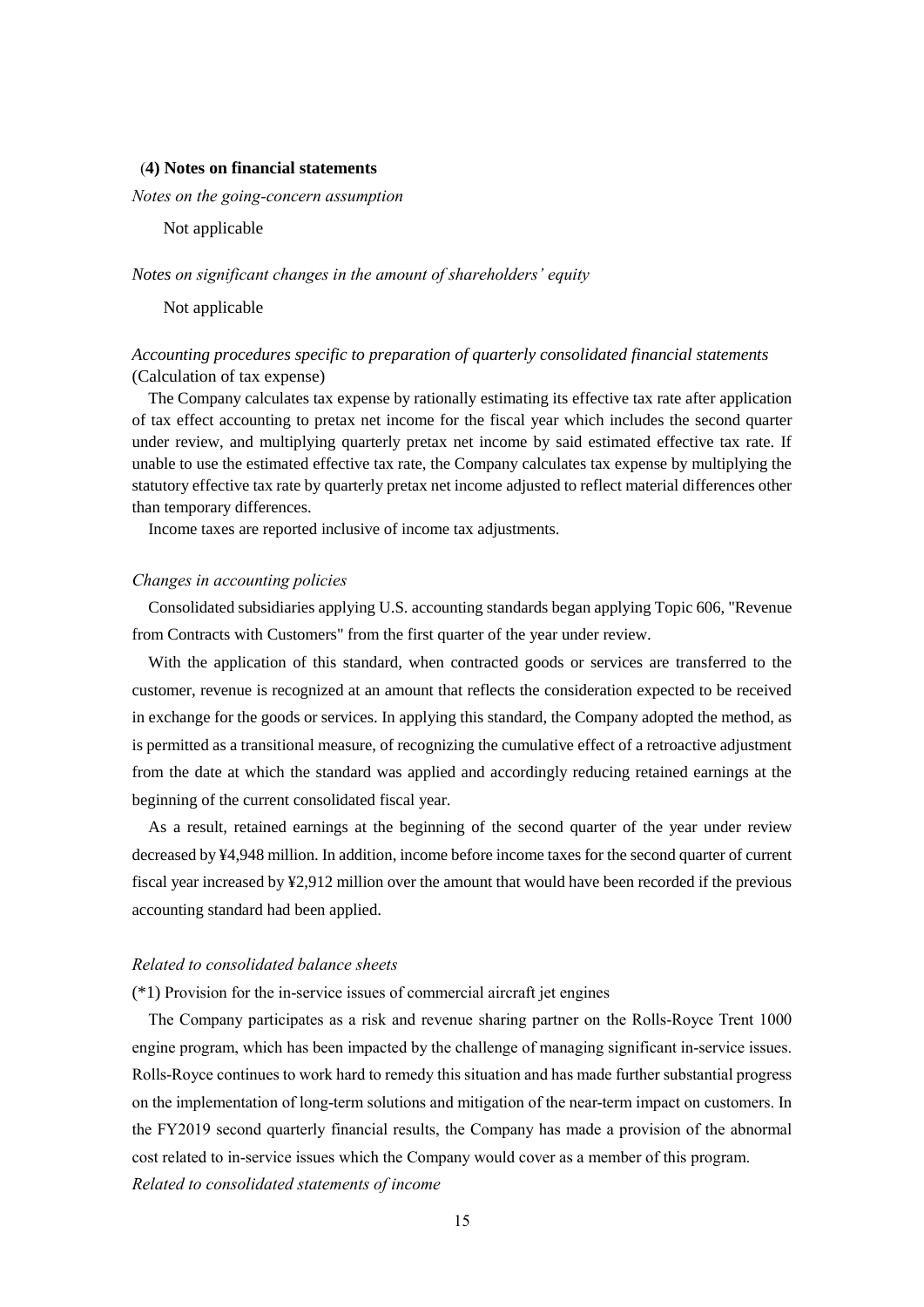(\*1) Payments for the in-service issues of commercial aircraft jet engines

The Company participates as a risk and revenue sharing partner on the Rolls-Royce Trent 1000 engine program, which has been impacted by the challenge of managing significant in-service issues. Rolls-Royce continues to work hard to remedy this situation and has made further substantial progress on the implementation of long-term solutions and mitigation of the near-term impact on customers. In the FY2019 second quarterly financial results, the Company has made a provision of the abnormal cost related to in-service issues which the Company would cover as a member of this program. The provision was included within the non-operating expenses.

## (\*2) Gain on sale of fixed assets

Proceeds from the sale of former dormitory/company housing sites.

### *Segment information*

1. Six months ended September 30, 2018 (April 1, 2018 – September 30, 2018)

(1) Sales and income (loss) by reportable segment

|                                   |                |                       |             | Million yen                |
|-----------------------------------|----------------|-----------------------|-------------|----------------------------|
|                                   | External sales | Intersegment<br>sales | Total sales | Operating<br>income (loss) |
| Aerospace Systems                 | 210,222        | 6,105                 | 216,327     | 9,471                      |
| Energy System & Plant Engineering | 103,926        | 10,113                | 114.039     | 2,203                      |
| Precision Machinery & Robot       | 102,178        | 7.682                 | 109,861     | 9,635                      |
| Ship & Offshore structure         | 39,739         | 1,685                 | 41.424      | 1,289                      |
| Rolling stock                     | 45.426         | 13                    | 45,440      | (8, 878)                   |
| Motorcycle & Engine               | 144,425        | 313                   | 144.739     | (4,656)                    |
| Other                             | 42,188         | 19,588                | 61,777      | 1,022                      |
| Reportable segment total          | 688,107        | 45,502                | 733,610     | 10,086                     |
| Adjustments*1                     |                | (45,502)              | (45,502)    | (1,631)                    |
| Consolidated total                | 688,107        |                       | 688,107     | 8,454                      |

Notes: 1. Breakdown of adjustments:

|                           | Million yen |
|---------------------------|-------------|
| Income                    | Amount      |
| Intersegment transactions | (60         |
| Corporate expenses*       | (1,571)     |
| Total                     | (1,631)     |

\*Corporate expenses mainly comprise general and administrative expenses not attributed to reportable segments.

- 2. Segment income adjustments are based on operating income reported on the consolidated statements of income for the corresponding period.
- (2) Impairment loss on fixed assets and goodwill by reportable segment Not applicable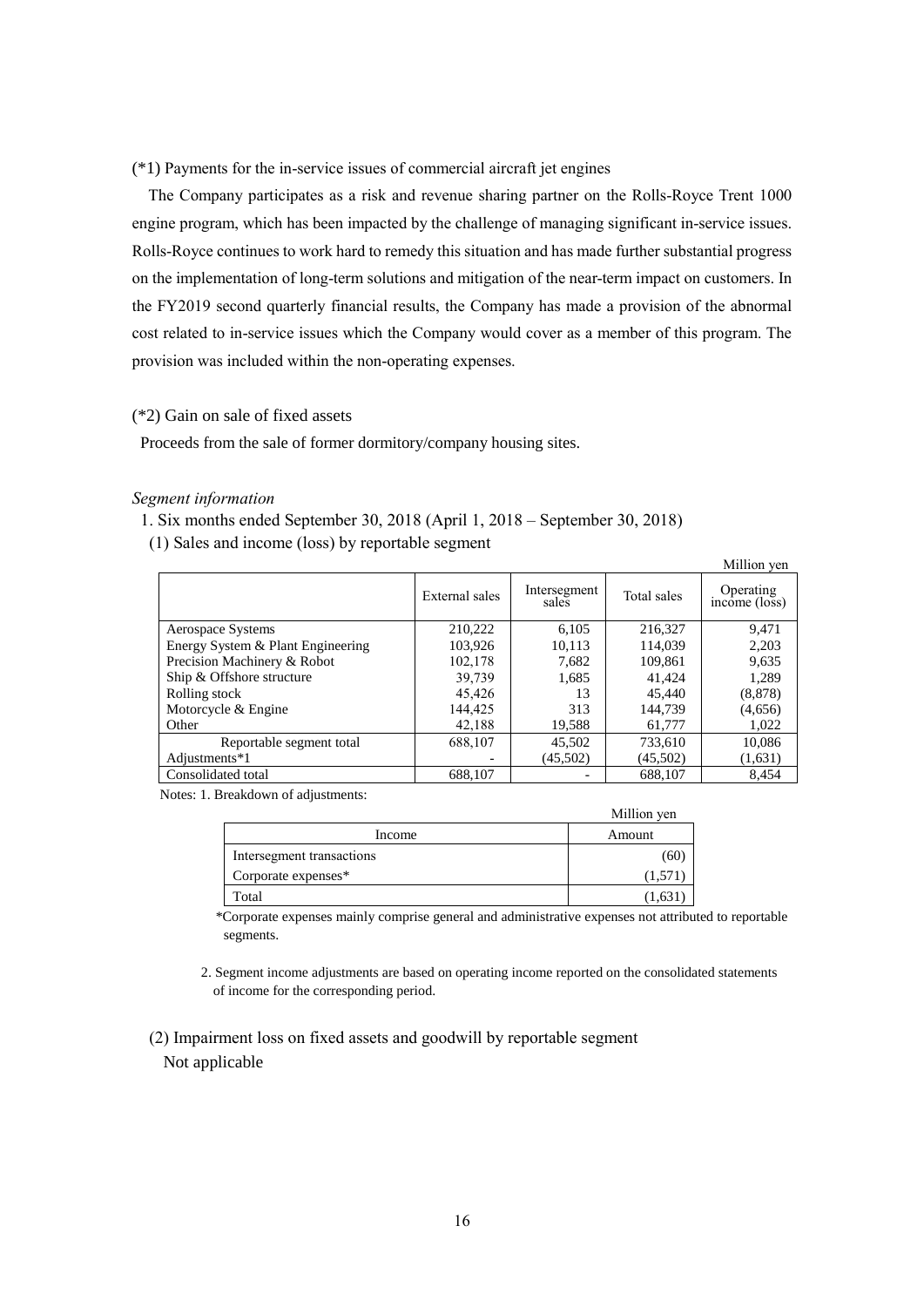## 2. Six months ended September 30, 2019 (April 1, 2019 – September 30, 2019)

(1) Sales and income (loss) by reportable segment

|                                   |                |                       |             | Million yen                |
|-----------------------------------|----------------|-----------------------|-------------|----------------------------|
|                                   | External sales | Intersegment<br>sales | Total sales | Operating<br>income (loss) |
| Aerospace Systems                 | 250,896        | 4.194                 | 255,090     | 9.704                      |
| Energy System & Plant Engineering | 95,609         | 17.421                | 113.031     | 5,052                      |
| Precision Machinery & Robot       | 98.219         | 7.246                 | 105,465     | 3.211                      |
| Ship & Offshore structure         | 37,130         | 4.803                 | 41.933      | (1, 476)                   |
| Rolling stock                     | 59,306         | Q                     | 59,316      | (4,367)                    |
| Motorcycle & Engine               | 147,235        | 324                   | 147,560     | (3,368)                    |
| Other                             | 48,167         | 18.376                | 66.543      | 871                        |
| Reportable segment total          | 736,565        | 52,376                | 788.941     | 9,627                      |
| Adjustments*1                     |                | (52, 376)             | (52,376)    | (948)                      |
| Consolidated total                | 736.565        |                       | 736,565     | 8.678                      |

Notes: 1. Breakdown of adjustments:

|                           | Million yen |
|---------------------------|-------------|
| Income                    | Amount      |
| Intersegment transactions | 99          |
| Corporate expenses*       | 1.04        |
| Total                     | 94          |

\* Corporate expenses mainly comprise general and administrative expenses not attributed to reportable segments.

2. Segment income adjustments are based on operating income reported on the consolidated statements of income for the corresponding period.

## (2) Impairment loss on fixed assets and goodwill by reportable segment

Not applicable

# **3. Supplementary information on consolidated earnings forecasts for the fiscal year ending March 31, 2020**

## **(1) Net sales and operating income (loss)**

|                                      |                                                          |                                        |                        |                                        |           |                                        |                        | Billion yen                            |
|--------------------------------------|----------------------------------------------------------|----------------------------------------|------------------------|----------------------------------------|-----------|----------------------------------------|------------------------|----------------------------------------|
|                                      | Outlook for the year ending March 31, 2020 (fiscal 2019) |                                        |                        |                                        |           |                                        | Year ended             |                                        |
|                                      | Revised forecast                                         |                                        | Forecast issued        |                                        | Change    |                                        | March 31, 2019         |                                        |
|                                      |                                                          | (A)                                    |                        | September 30, 2019 (B)                 | $(A - B)$ |                                        | (Fiscal 2018) (actual) |                                        |
| Reportable segment                   | Net sales                                                | Operating<br>income<br>$(\text{loss})$ | Net sales              | Operating<br>income<br>$(\text{loss})$ | Net sales | Operating<br>income<br>$(\text{loss})$ | Net sales              | Operating<br>income<br>$(\text{loss})$ |
| Aerospace Systems                    | 520.0                                                    | 28.0                                   |                        |                                        |           |                                        | 463.9                  | 32.6                                   |
| Energy System & Plant<br>Engineering | 250.0                                                    | 11.5                                   |                        |                                        |           |                                        | 253.0                  | 11.6                                   |
| Precision Machinery &<br>Robot       | 230.0                                                    | 16.0                                   | We didn't disclose the |                                        |           |                                        | 222.0                  | 21.3                                   |
| Ship & Offshore Structure            | 70.0                                                     | (2.5)                                  | each segment data.     |                                        |           |                                        | 78.9                   | 1.0                                    |
| <b>Rolling Stock</b>                 | 160.0                                                    | 1.0                                    |                        |                                        |           |                                        | 124.6                  | (13.7)                                 |
| Motorcycle & Engine                  | 350.0                                                    | 9.0                                    |                        |                                        |           |                                        | 356.8                  | 14.3                                   |
| Other                                | 80.0                                                     | 1.0                                    |                        |                                        |           |                                        | 95.1                   | 2.5                                    |
| Adjustments                          |                                                          | (8.0)                                  |                        |                                        |           |                                        |                        | (5.7)                                  |
| Total                                | 1,660.0                                                  | 56.0                                   | 1.660.0                | 56.0                                   |           | $\overline{\phantom{a}}$               | 1,594.7                | 64.0                                   |